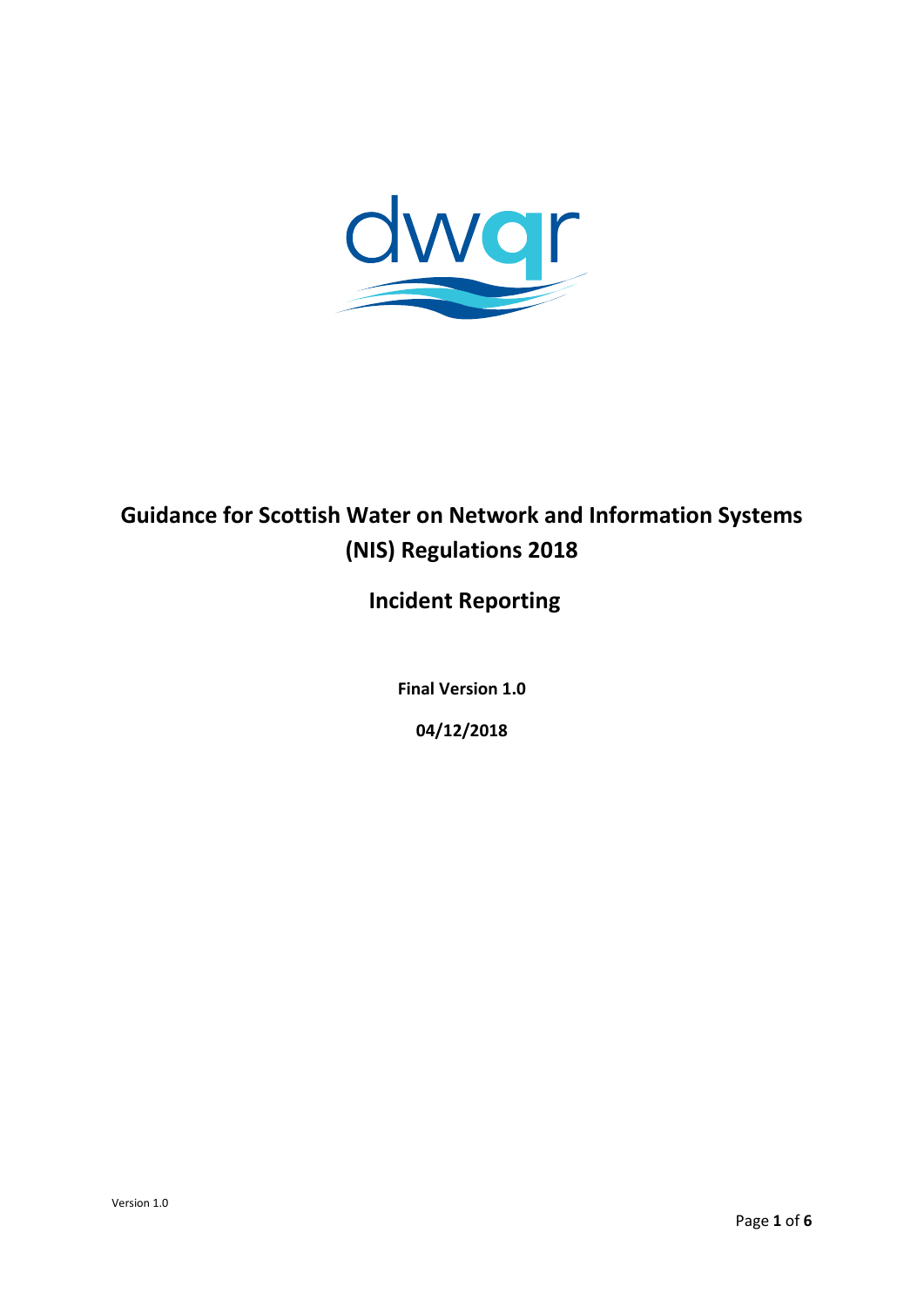#### **1. Purpose**

- 1.1. The purpose of this Guidance Document is to set out the incident reporting thresholds and the criteria for Scottish Water to be compliant with the NIS Regulations 2018.
- 1.2. This Guidance has been issued by the Drinking Water Quality Regulator for Scotland in compliance with regulation 3 of the NIS Regulations 2018.

#### **2. Background**

- 2.1. The Network and Information Systems (NIS) Regulations 2018 came into effect on 10 May 2018. These Regulations designate drinking water supply and distribution as an essential service, and as such, Scottish Water has been designated as an Operator of Essential Services (OES).
- 2.2. These Regulations implement the NIS Directive (EU 2016/1148). They are designed to boost the overall level of security of network and information systems that support the delivery of essential services within the EU.
- 2.3. The Competent Authority (CA) for the water sector in Scotland is the Drinking Water Quality Regulator for Scotland (DWQR).
- 2.4. This guidance has been developed by DWQR to set out the process and reporting thresholds that apply to Scottish Water in relation to NIS Incident Reporting. It is the first of a series of guidance notes which will be developed during 2018/19 in relation to the NIS Regulations. The incident thresholds set out in this guidance will be reviewed as required to ensure that they are appropriate and proportionate.

#### **3. NIS Incidents**

- 3.1. A NIS incident is any event that has an actual **adverse effect** on the security of network or information systems and that has resulted in a **significant impact** on the continuity of the essential service. In relation to the provision of drinking water, this means any incident that has resulted in a **significant impact** on the wholesomeness of drinking water and/or the continuity of the supply.
- 3.2. A NIS incident can be a cyber (e.g. hacking or malware) or non-cyber (fire, flood, hardware related) incident.
- 3.3. Network and information systems are defined in the NIS Regulations, and are considered to include electronic communications networks; any device or group of interconnected or related devices which perform automatic processing of digital data; or digital data stored processed, retrieved or transmitted by an electronic network or device. They include operational Technology (OT) systems and Information Technology (IT) systems.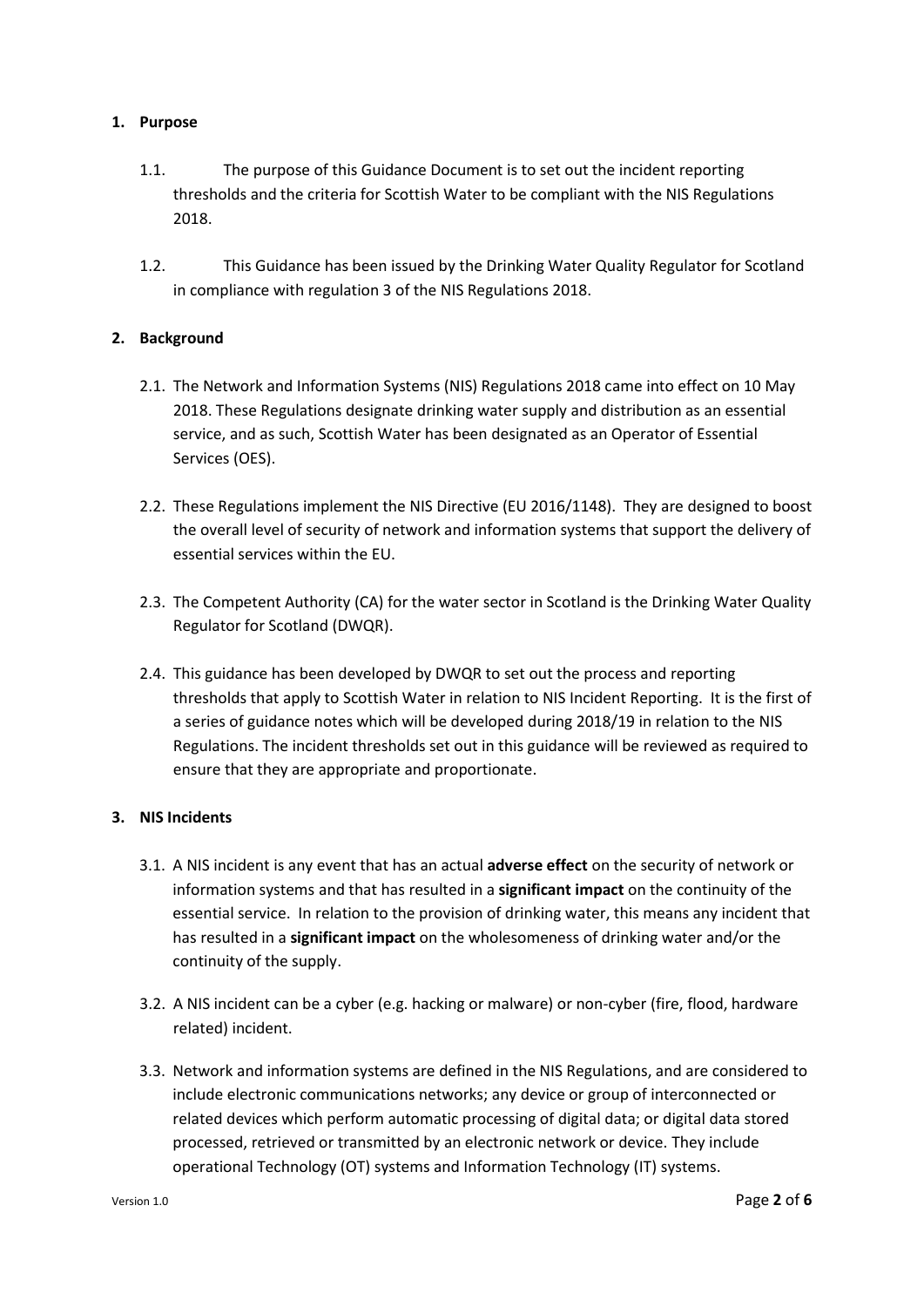- 3.4. A significant impact on the continuity of the services provided to users is where there is a loss, reduction or impairment in the sufficiency or quality of the drinking water supply that meets specific incident reporting thresholds which are set by DWQR.
- 3.5. Early notification is strongly encouraged. Where an incident has not yet met the threshold but it is likely or expected that it might meet the threshold at a future point, it should be reported as soon as possible.
- 3.6. The UK makes a distinction between reporting of incidents affecting network and information systems for incident management purposes which will continue on a **voluntary** basis and **mandatory** notifications under NIS Regulations which meet the defined thresholds. This distinction has been made to ensure that Scottish Water does not wait until an incident reaches the 'significant impact' thresholds before seeking support from National Cyber Security Centre (NCSC) and the Scottish Government in containing and mitigating incidents that risk affecting the supply of drinking water.
- **3.7.** The mandatory incident notifications under the NIS Regulations will sit alongside any voluntary or existing reporting requirements. In general it is expected that Scottish Water will voluntarily report any cyber incidents to the NCSC and the Scottish Government so that they can obtain support and assistance on managing the incident.

#### **4. Incident thresholds**

- 4.1. The Incident thresholds for the water sector in Scotland have been set considering the population affected and the duration of an incident. A significant incident for NIS reporting purposes will include: unauthorised, malicious or suspicious interference with a network or information system ; an operational failure of network or information system which result in:
	- the loss of drinking water supply to more than 10,000 consumers lasting for 12 hours or more.
	- a reduction in the quality of the drinking water supply to more than 10,000 consumers lasting for 12 hours or more.
	- the requirement to issue restrictions over the use of the drinking water supply to more than 100 consumers lasting for 24 hours or more.
	- the quality or sufficiency of the drinking water supply to another essential service, such as a hospital.
- 3.2 If Scottish Water are concerned that a NIS related incident which does not meet these thresholds but should be considered as significant due to specific local circumstances, for example the drinking water supply to a Scottish island or carries the likelihood of media interest, then this should be also reported to DWQR.
- 3.3 These thresholds do not replace the existing requirement to report all drinking water quality events to DWQR or those that should be reported in accordance with the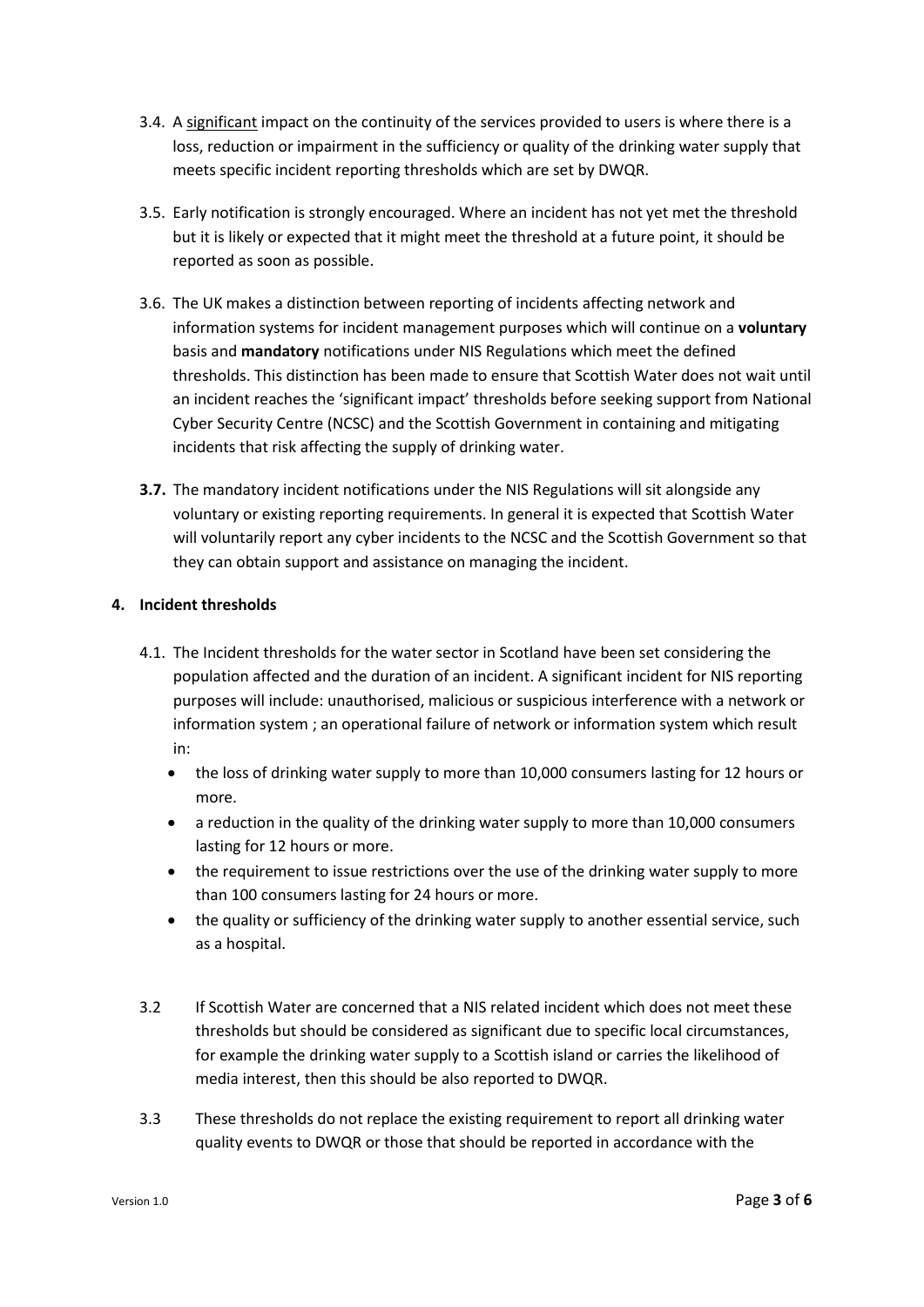Scottish Government's Policy, Guidance and Reporting Framework for Security and Resilience to Scottish Water.

#### **5. Mandatory NIS Incident Notification Requirements to DWQR**

- 4.1. The NIS Regulations require incidents notifications to be reported to DWQR without undue delay and no later than 72 hours after Scottish Water is aware that a reportable incident has occurred.
- 4.2. Early notification is strongly encouraged. Where an incident has not yet met the threshold but it is likely or expected that it might meet the threshold at a future point, it should be reported as soon as possible.
- 4.3. The flow chart shown at Annex A sets out the process for both (i) mandatory NIS notifications and (ii) voluntary reporting for incident response/management.
- 4.4. An incident notification template can be found in Annex B which details the information that should be submitted to the DWQR. Incident reports should be sent to the DWQR at [Sue.Petch@gov.scot](mailto:Sue.Petch@gov.scot) copied t[o Rosemary.Greenhill@gov.scot](mailto:Rosemary.Greenhill@gov.scot) .
- 4.5. DWQR will inform the NCSC and the Scottish Government of any incident that is notified under the NIS Regulations.
- 4.6. DWQR will log the incident and decide what follow-up investigation is required. DWQR will also provide an annual report to the Single Point of Contact (SPOC) outlining the number and nature of NIS incidents. The first report was submitted on the I July 2018.

#### **6. Voluntary Reporting for Cyber Incidents**

- 5.1. The NCSC is the national technical authority for cyber related incidents. To ensure the NCSC can fulfil its function as the UK's Computer Security Incident Response Team (CSIRT) and SPOC under the NIS Regulations, Scottish Water should provide voluntary notification to NCSC of any cyber-security incident, even if this falls below the thresholds set out in section 3 of this guidance.
- 5.2. Scottish Water should also follow existing reporting guidelines produced by the Scottish Government for cyber-security or resilience incidents.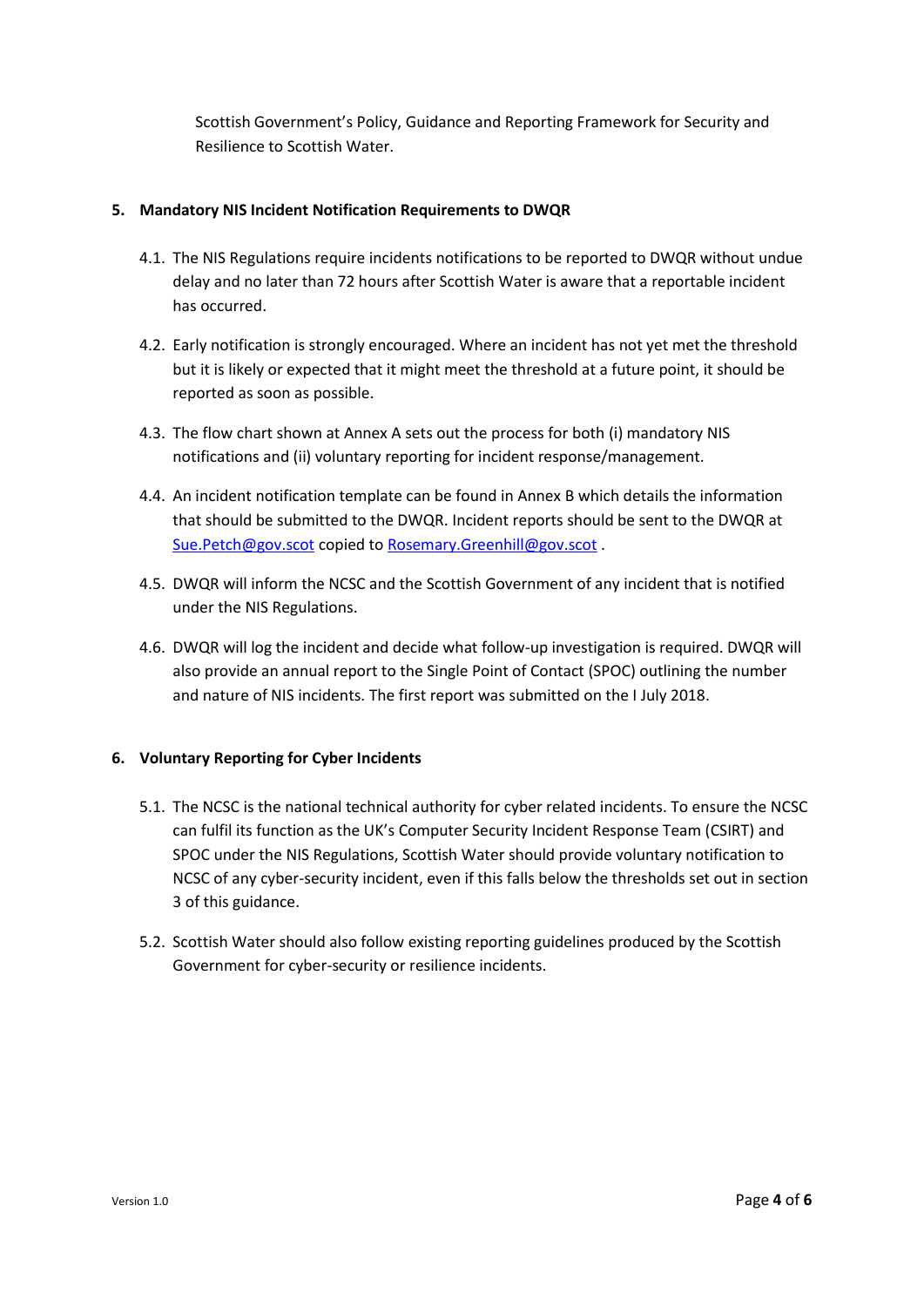#### **Annex A – NIS Incident notification flowchart**